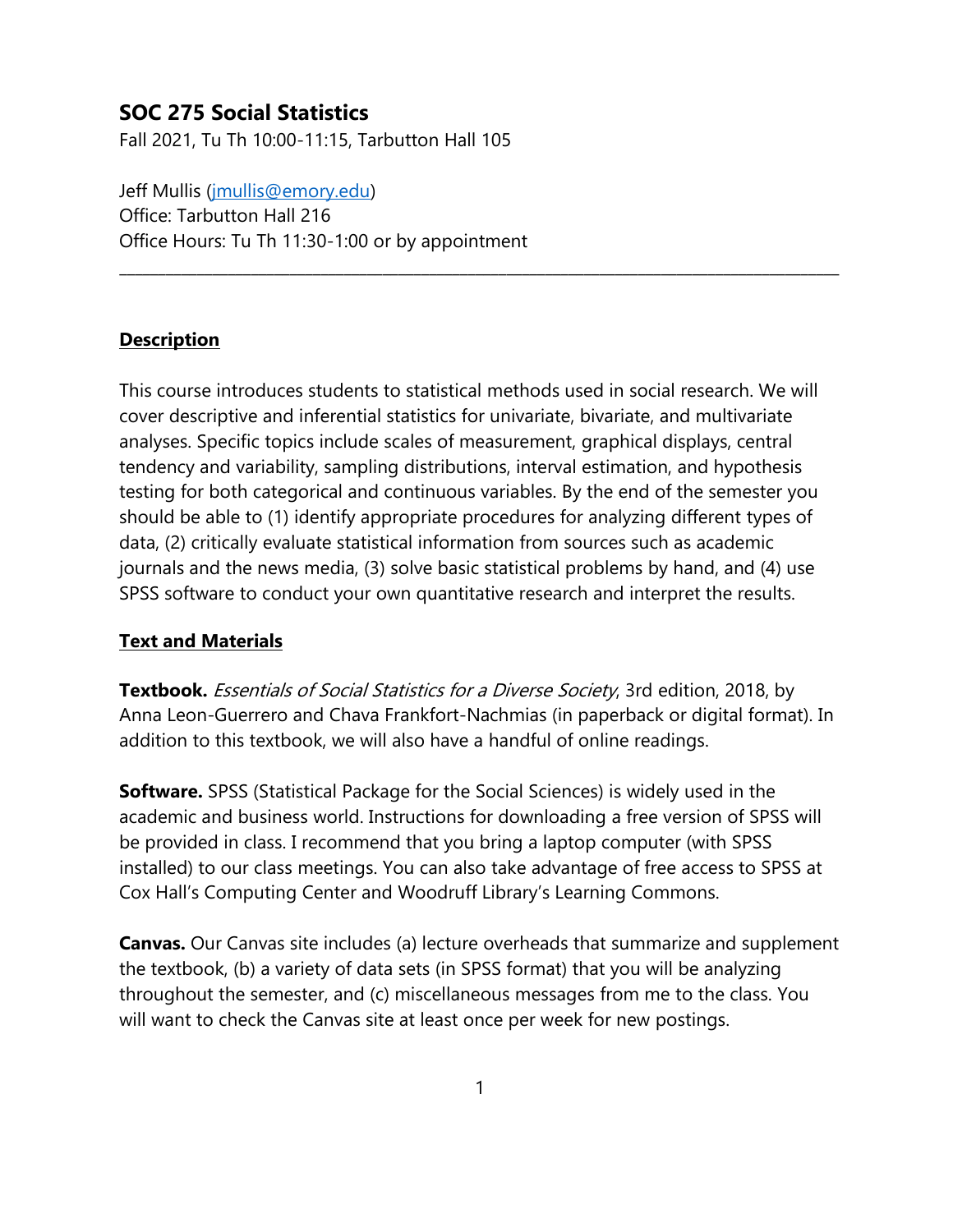## **Requirements**

Your course grade will be based on take-home assignments, in-class quizzes, and a research paper. Details below.

**Take-home Assignments.** Almost every week, a take-home assignment will be handed out in class and you will have at least one week to complete it. These assignments are designed to facilitate your understanding of key concepts and your ability to produce and interpret statistical results. The assignments also serve as a practical manual on how to use SPSS to conduct statistical research. All the necessary step-by-step instructions for using SPSS will be provided on the assignments.

There will be approximately 10 take-home assignments during the semester, weighted equally, and collectively they count **50 percent** toward your course grade. They are all open book and open notes. We will often begin an assignment in class together and work through some of the beginning problems as a group, but you will then complete the remaining problems on your own, outside of class. This is meant to be independent work — if you have questions, please ask me (your instructor) and not your classmates.

**In-class Quizzes.** There will be approximately eight quizzes during the semester. Each one will be a short, closed-book quiz consisting of five multiple choice questions. These are review quizzes, i.e., they cover material from previous readings and lectures. They are designed to be completed in about five minutes. These weekly quizzes are weighted equally and contribute **25 percent** to your course grade.

**Research Paper.** This is a relatively short paper that gives you the opportunity to conduct your own analysis and write up the results. The instructions for the paper will be distributed in the last month of the semester, and you will have at least three weeks to complete it (due date TBA). The paper will be roughly 8-10 pages in length (including tables and figures). The paper contributes **25 percent** to your course grade.

In summary, your course grade will be based on the following:

| <b>Take-home Assignments</b> | 50 percent  |
|------------------------------|-------------|
| In-class Quizzes             | 25 percent  |
| Research Paper               | 25 percent  |
| TOTAL                        | 100 percent |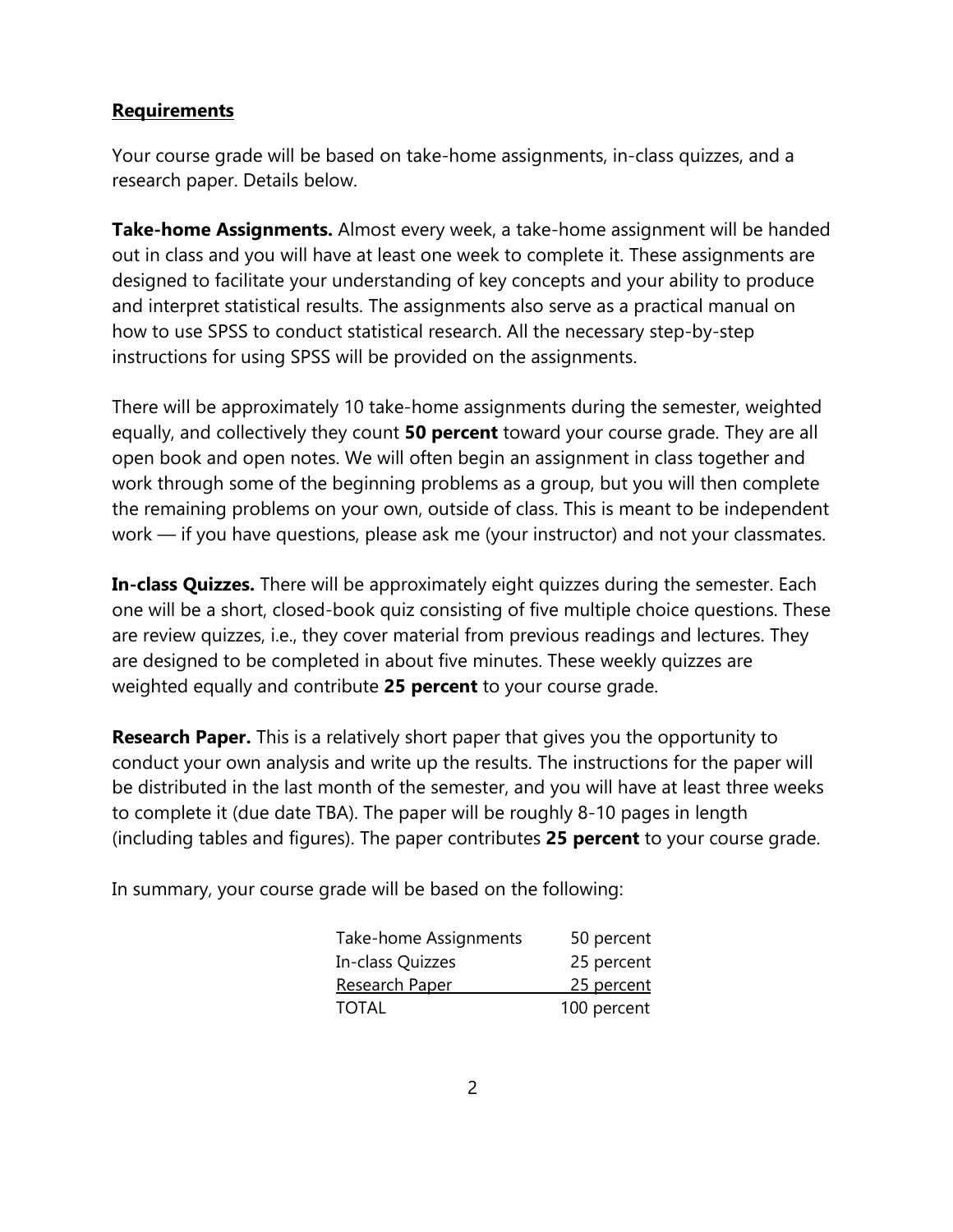#### **Grading Scale**

Letter grade ranges are shown below. Grades will not be rounded up at the end of the semester because much of the graded work in this course is open book/notes, and I will also give you generous amounts of help if you ask. In other words, grades are already "rounded up" by virtue of the open and interactive nature of the work.

| A 93-100   | B+ 87-89.99 C+ 77-79.99 D+ 67-69.99  |  |  |
|------------|--------------------------------------|--|--|
| A-90-92.99 | B 83-86.99  C  73-76.99  D  60-66.99 |  |  |
|            | $B-80-82.99$ C- 70-72.99 F 0-59.99   |  |  |

#### **Other Course Policies**

**Access and Disability Resources.** If you have medical/health conditions that may affect your grade, visit the Department of Accessibility Services (DAS) to arrange accommodations and show me the Accommodation Letter as soon as possible. The DAS website is [https://accessibility.emory.edu/.](https://accessibility.emory.edu/)

**Attendance Policy.** Students are expected to attend class regularly and arrive on time. Roll is not formally taken and there is no separate attendance grade, but regular attendance is vitally important to your success in this course. For example, the in-class quizzes function as a periodic check on attendance, and if you miss a quiz, it cannot be made up for any credit (with exceptions for documented emergencies and universityrelated events). If you are absent, it is your responsibility to find out what you missed.

**A Note on Classroom Environment.** Refrain from chatting with friends during class, entering late, and leaving early. If you need to leave early, let us know beforehand. Mute or turn off cell phones. If you bring your laptop computer to class, use it for classrelated work only, not to check email or anything else.

**Honor Code Policy.** All work is to be completed in line with the Honor Code of Emory University. By submitting work in this course, you are pledging that your work reflects academic honesty, i.e., you have not lied, cheated, plagiarized or done anything to gain unfair academic advantage for yourself or anyone else. It is up to you to familiarize yourself with the honor code, which you can find at the below link:

<http://catalog.college.emory.edu/academic/policies-regulations/honor-code.html>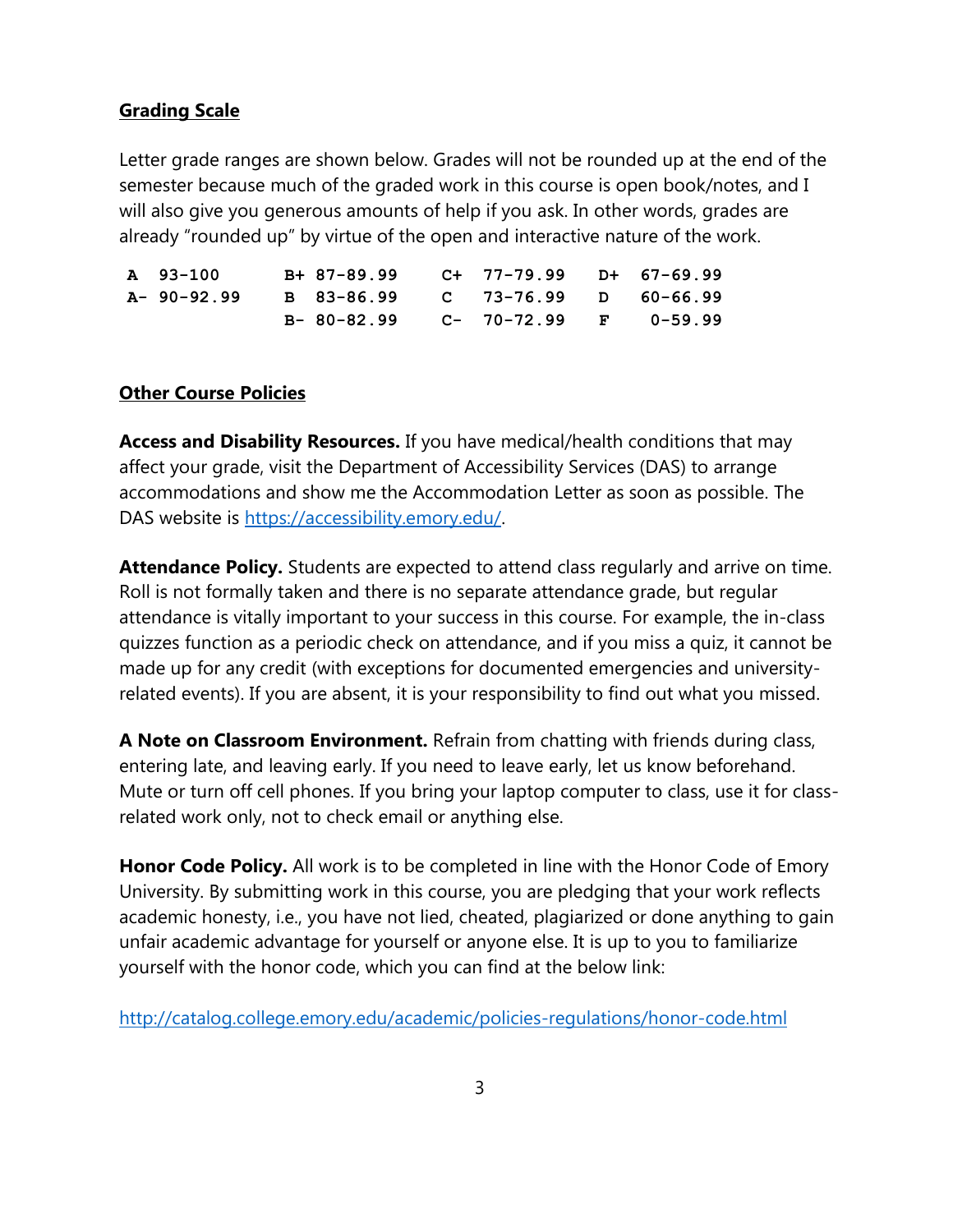# **Schedule of Topics and Reading Assignments**

In learning statistics it is crucial that you keep up with the materials as they are presented. The lectures and computer work will be much more meaningful if you have done the reading beforehand.

The schedule below shows weekly topics and assigned chapters from our main text, **Essentials of Social Statistics for a Diverse Society.** Online reserve readings are also indicated. Lecture overheads are not mentioned below but it should be understood that the overheads are always part of the weekly required readings.

Note: I reserve the right to change the schedule and other features of the syllabus if needed. Fair warning will be given.

| <b>Week</b> | <b>Topics</b>                                                                                      | <b>Readings</b>                                                                                                     |
|-------------|----------------------------------------------------------------------------------------------------|---------------------------------------------------------------------------------------------------------------------|
| 8/23        | First day of class on Th, 8/26                                                                     |                                                                                                                     |
| 8/30        | Sampling and research design;<br>Levels of measurement;<br>Tabular and graphical displays          | Ch. 1: The What and the Why<br>of Statistics;<br>Ch. 2: The Organization and<br><b>Graphic Presentation of Data</b> |
| 9/6         | Summarizing the shape, center,<br>and spread of variables                                          | Ch. 3: Measures of Central<br>Tendency;<br>Ch. 4: Measures of Variability                                           |
| 9/13        | Probability, normal distributions,<br>and the Empirical Rule                                       | Ch. 5: The Normal Distribution                                                                                      |
| 9/20        | Generalizing from sample to<br>population; Sampling distributions<br>and the Central Limit Theorem | Ch. 6: Sampling and Sampling<br>Distributions;<br>Online reading: Monte Carlo<br>Simulations, by Peter Dizikes      |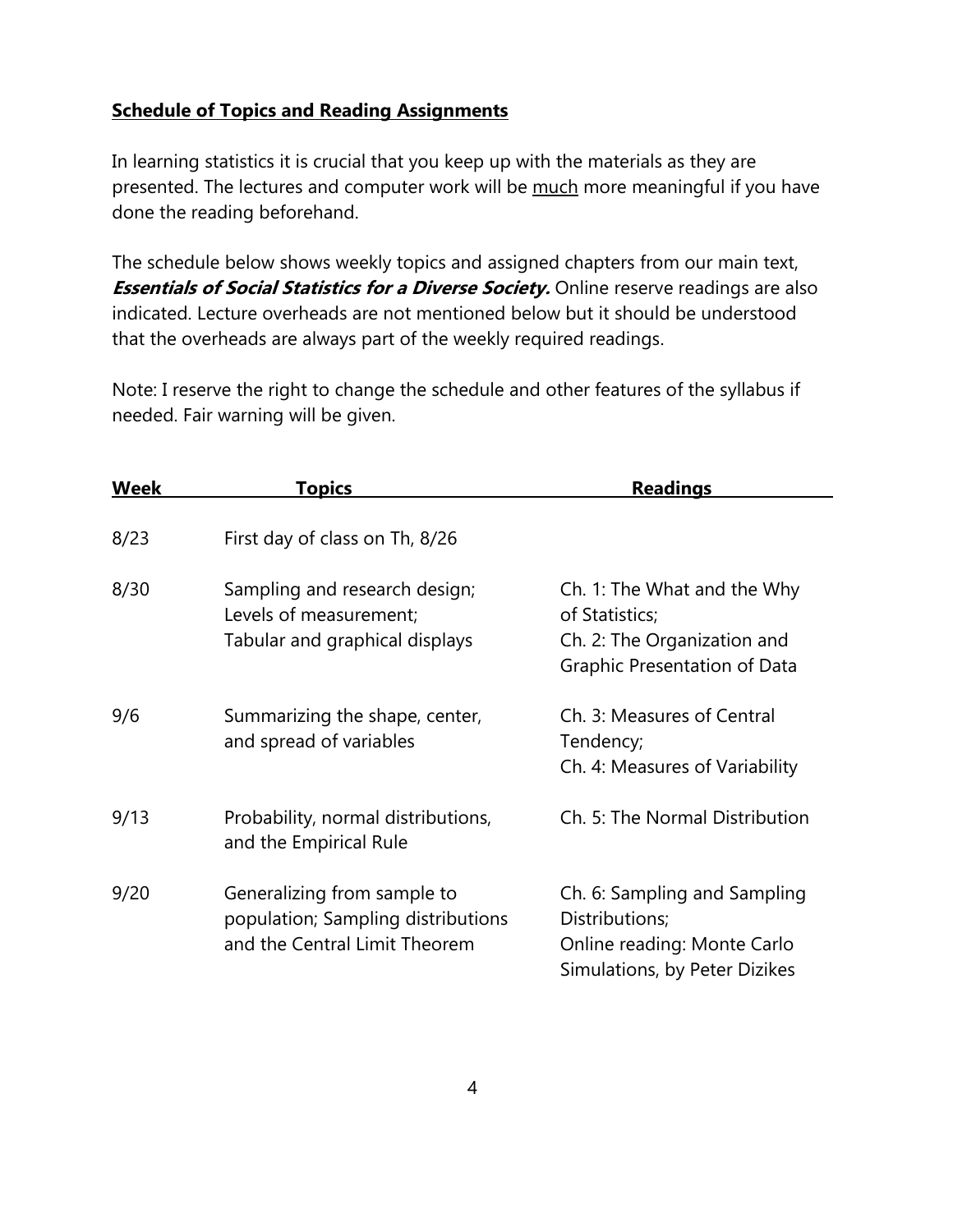| Week  | <u>Topics</u>                                                                                                                                  | <b>Readings</b>                                                                                                |
|-------|------------------------------------------------------------------------------------------------------------------------------------------------|----------------------------------------------------------------------------------------------------------------|
| 9/27  | Confidence interval estimation for<br>a single mean or proportion                                                                              | Ch. 7: Estimation                                                                                              |
| 10/4  | The basic elements of hypothesis<br>testing; Testing hypotheses about a<br>single mean or proportion                                           | Ch. 8: Testing Hypotheses<br>(read to p. 214)                                                                  |
| 10/11 | Fall Break on 10/11-12 (no class Tu);<br>From univariate to bivariate analysis;<br>Testing for group differences in<br>means and proportions   | Read the remainder of Ch. 8<br>(from p. 214 onward);<br>Online reading: The Gender<br>Wage Gap, by Hanna Rosin |
| 10/18 | Catch-up and review; Interval<br>Estimation v. hypothesis testing                                                                              | Online reading: Confidence<br>Interval or P-Value, by<br>Jean-Baptist du Prel                                  |
| 10/25 | Pattern, strength, and significance<br>in crosstabulation; Statistical<br>versus substantive significance                                      | Ch. 9: Chi-Square Test and<br><b>Measures of Association</b><br>(read to p. 250)                               |
| 11/1  | Chi-square as an extension of the<br>t-test of proportions; Nominal and<br>ordinal measures of association;<br>Proportional reduction in error | Read remainder of Ch. 9<br>(from $p. 250$ onward);<br>Online reading: About the<br>GSS, by NORC                |
| 11/8  | ANOVA as an extension of the<br>t-test of mean difference                                                                                      | Ch. 10: Analysis of Variance                                                                                   |
| 11/15 | Causal reasoning; Controlling for<br>a third variable; Typology of<br>multivariate relationships                                               | Online reading: Multivariate<br>Relationships, by Alan Agresti<br>and Barbara Finlay                           |
| 11/22 | Intro to bivariate regression<br>and correlation;<br>Thanksgiving Recess 11/24-26<br>(No class held on Th)                                     | Ch. 11: Regression and<br>Correlation (read to p. 307)                                                         |